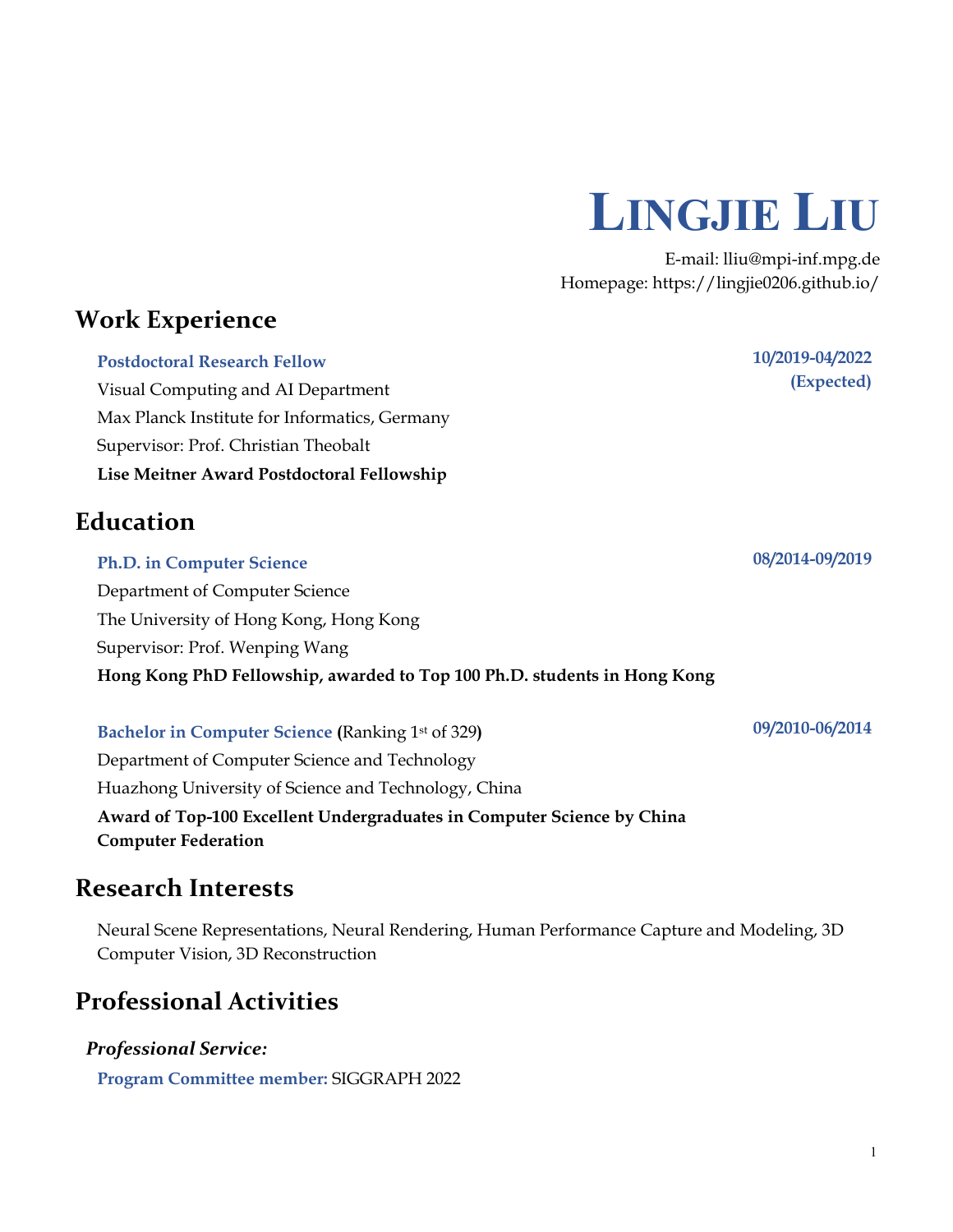**Reviewer:** EUROGRAPHICS 2022, ICLR 2022, AAAI 2022, NeurIPS 2021, SIGGRAPH Asia 2021, SIGGRAPH 2021, CVPR 2021, AAAI 2021, CVM 2021, SIGGRAPH Asia 2020, SIGGRAPH 2020, TOG, TVCG, PG 2018, CAGD

## *Courses:*

| Neural Actor: Neural Free-view Synthesis of Human Actors with Pose Control      |         |
|---------------------------------------------------------------------------------|---------|
| Tutorial in 3DV 2021 Course on Advances in Neural Rendering                     | 11/2021 |
| <b>Fast Rendering of Neural Radiance Fields</b>                                 |         |
| Tutorial in SIGGRAPH 2021 Course on Advances in Neural Rendering                | 08/2021 |
| <b>Invited Talks:</b>                                                           |         |
| <b>Neural Scene Representations and Neural Rendering</b>                        |         |
| The University of Edinburgh                                                     | 10/2021 |
| Facebook AI Research                                                            | 10/2021 |
| Google                                                                          | 10/2021 |
| Peking University                                                               | 09/2021 |
| <b>Siemens Healthineers</b>                                                     | 09/2021 |
| Baidu Research                                                                  | 08/2021 |
| Adobe Research                                                                  | 07/2021 |
| <b>Neural Rendering of Human Actors</b>                                         |         |
| Nanyang Technological University                                                | 06/2021 |
| <b>Learning Neural Sparse Voxel Fields for Free-viewpoint Rendering</b>         |         |
| Visual Computing Summer School, Shandong University                             | 07/2020 |
| GritGene Game Company, Germany                                                  | 08/2020 |
| GAMES Webinar, a popular graphics and mixed environment seminar series in China | 09/2020 |
| Thin Structure Reconstruction and Human Motion Reenactment                      |         |
| University of Washington                                                        | 05/2019 |
| Google Daydream Seattle                                                         | 05/2019 |
| <b>Stanford University</b>                                                      | 06/2019 |
| Princeton University                                                            | 06/2019 |
| <b>Neural Rendering and Reenactment of Human Actor Videos</b>                   |         |
| GAMES Webinar, a popular graphics and mixed environment seminar series in China | 08/2019 |
| <b>CurveFusion: RGBD-based Reconstruction of Thin Structures</b>                |         |
| The Computational Fabrication Group, MIT CSAIL                                  | 06/2018 |
| Department of Computer Science, Harvard University                              | 06/2018 |
| Department of Automation, Tsinghua University                                   | 07/2018 |
| Baidu Research, Beijing                                                         | 07/2018 |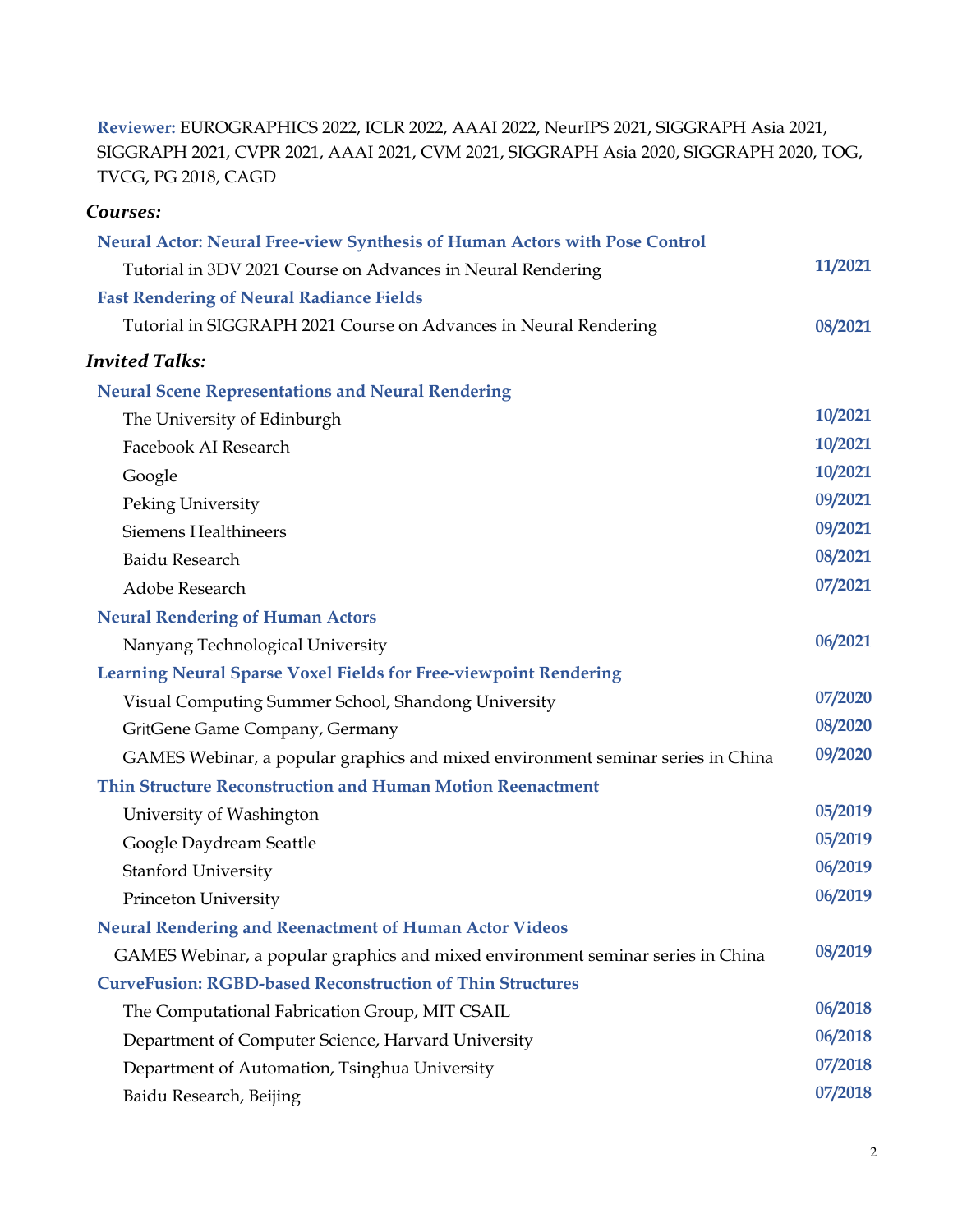| 08/2018 |
|---------|
| 08/2018 |
|         |
| 03/2017 |
| 03/2017 |
| 05/2017 |
|         |

# **Publications**

- **25. NeuS: Learning Neural Implicit Surfaces by Volume Rendering for Multi-view Reconstruction** P. Wang, *L. Liu,* Y. Liu, C. Theobalt, T. Komura, W. Wang  *Neural Information Processing Systems (NeurIPS) 2021 (Spotlight)*
- **24. Neural Actor: Neural Free-view Synthesis of Human Actors with Pose Control**  *L. Liu,* M. Habermann, V. Rudnev, K. Sarkar, J. Gu, C. Theobalt  *ACM SIGGRAPH Asia 2021*
- **23. HumanGAN: A Generative Model of Human Images** K. Sarkar, *L. Liu,* V. Golyanik, C. Theobalt  *International Conference on 3D Vision (3DV) 2021 (Oral)*
- **22. Direct Dense Pose Estimation**
	- L. Ma, *L. Liu,* C. Theobalt, L. V. Gool  *International Conference on 3D Vision (3DV) 2021*
- **21. Estimating Egocentric 3D Human Pose in Global Space** J. Wang, *L. Liu,* W. Xu, K. Sarkar, C. Theobalt  *International Conference on Computer Vision (ICCV) 2021 (Oral)*
- **20. Efficient and Differentiable Shadow Computation for Inverse Problems** L. Lyu, M. Habermann, *L. Liu*, M. B R, A. Tewari, C. Theobalt  *International Conference on Computer Vision (ICCV) 2021*
- **19. Adaptive Surface Normal Constraint for Depth Estimation** X. Long, C. Lin, *L. Liu,* W. Li, C. Theobalt, R. Yang, W. Wang  *International Conference on Computer Vision (ICCV) 2021*
- **18. EgoRenderer: Rendering Human Avatars from Egocentric Camera Images** T. Hu, K. Sarkar, *L. Liu*, M. Zwicker, C. Theobalt  *International Conference on Computer Vision (ICCV) 2021*
- **17. Real-time Deep Dynamic Characters**

 M. Habermann, *L. Liu,* W. Xu, M. Zollhoefer, G. Pons-Moll, and C. Theobalt  *ACM SIGGRAPH 2021*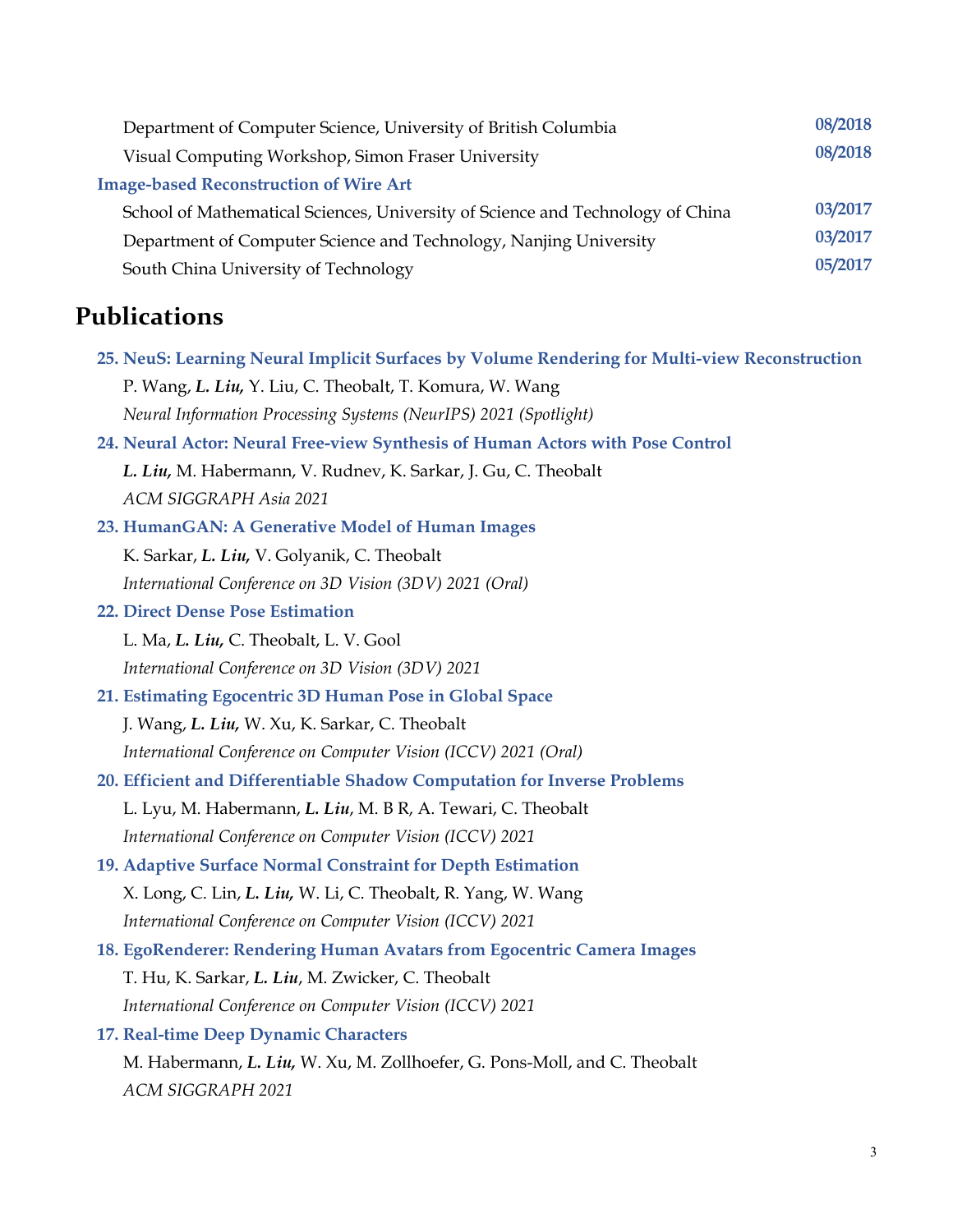- **16. Learning Speech-driven 3D Conversational Gestures from Video** I. Habibie, W. Xu, D. Mehta, *L. Liu,* H-P. Seidel, G. Pons-Moll, M. Elgharib, C. Theobalt  *ACM International Conference on Intelligent Virtual Agents (IVA) 2021 (Oral, Best Paper Award)* **15. Pose-Guided Human Animation from a Single Image in the Wild** J. S. Yoon, *L. Liu,* V. Golyanik, K. Sarkar, H. S. Park, and C. Theobalt  *IEEE Conference on Computer Vision and Pattern Recognition (CVPR) 2021* **14. Learnable Motion Coherence for Correspondence Pruning** Y. Liu, *L. Liu,* C. Lin, Z. Dong, and W. Wang  *IEEE Conference on Computer Vision and Pattern Recognition (CVPR) 2021* **13. Multi-view Depth Estimation using Epipolar Spatio-Temporal Networks** X. Long, *L. Liu,* W. Li, C. Theobalt, and W. Wang  *IEEE Conference on Computer Vision and Pattern Recognition (CVPR) 2021* **12. Neural Sparse Voxel Fields**  *L. Liu\**, J. Gu\*, K. Zaw Lin, TS. Chua, and C. Theobalt (\*equal contribution)  *Neural Information Processing Systems (NeurIPS) 2020 (Spotlight)* **11. Neural Human Video Rendering by Learning Dynamic Textures and Rendering-to-Video Translation**
	- *L. Liu*, W. Xu, M. Habermann, M. Zollhöfer, F. Bernard, H. Kim, W. Wang, and C. Theobalt  *IEEE Transactions on Visualization and Computer Graphics (TVCG) 2020*
- **10. SEG-MAT: 3D Shape Segmentation Using Medial Axis Transform** C. Lin, *L. Liu*, C. Li, L. Kobbelt, B. Wang, S. Xin, and W. Wang  *IEEE Transactions on Visualization and Computer Graphics (TVCG) 2020*
- **9. MulayCap: Multi-layer Human Performance Capture Using A Monocular Video Camera** Z. Su, W. Wan, T. Yu , *L. Liu*, L. Fang, W. Wang, and Y. Liu  *IEEE Transactions on Visualization and Computer Graphics (TVCG) 2020*
- **8. Occlusion-Aware Depth Estimation with Adaptive Normal Constraints** X. Long, *L. Liu*, C. Theobalt, and W. Wang  *European Conference on Computer Vision (ECCV), 2020*

# **7. Vid2Curve: Simultaneous Camera Motion Estimation and Thin Structure Reconstruction from an RGB Video**

- P. Wang, *L. Liu*, N. Chen, HK. Chu, C. Theobalt, and W. Wang  *ACM SIGGRAPH 2020*
- **6. Unsupervised Learning of Intrinsic Structural Representation Points** N. Chen, *L. Liu*, Z. Cui, R. Chen, D. Ceylan, C. Tu, and W. Wang  *IEEE Conference on Computer Vision and Pattern Recognition (CVPR) 2020*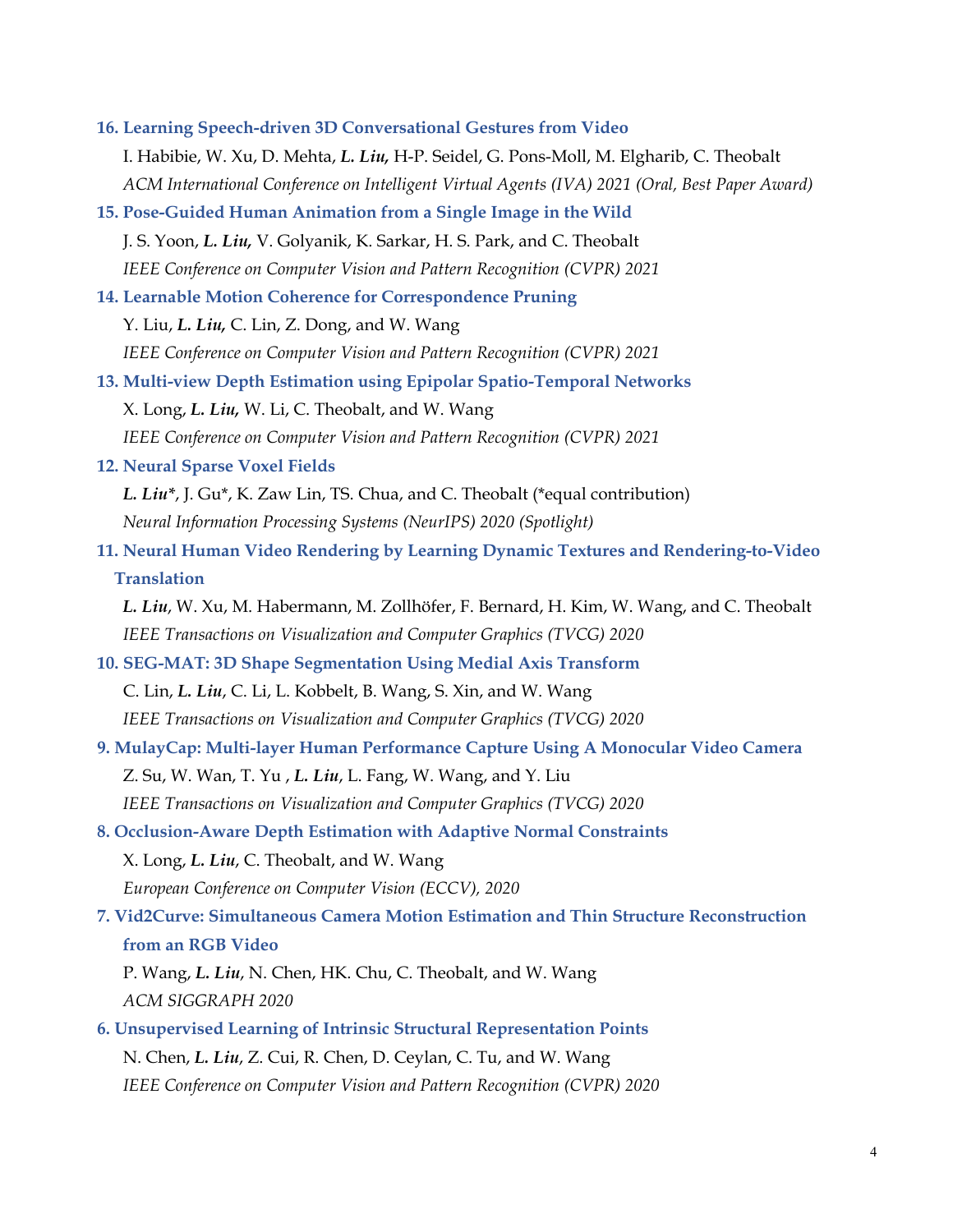**5. Neural Animation and Reenactment of Human Actor Videos**

 *L. Liu***,** W. Xu, M. Zollhöfer, H. Kim, F. Bernard, M. Habermann, W. Wang, and C. Theobalt  *ACM Transactions on Graphics (TOG), 2019. Presented at SIGGRAPH 2019.*

**4. MAT-Net: Medial Axis Transform Network for 3D Object Recognition**

 J. Hu, B. Wang, L. Qian, Y. Pan, X. Guo, *L. Liu*, and W. Wang  *International Joint Conferences on Artificial Intelligence (IJCAI) 2019*

#### **3. CurveFusion: Reconstructing Thin Structures from RGBD Sequences**

 *L. Liu\****,** N. Chen\*, D. Ceylan, C. Theobalt, W. Wang, and N. J. Mitra (\*equal contribution)  *ACM SIGGRAPH Asia 2018*

- **2. Image-based Reconstruction of Wire Art**
	- *L. Liu***,** D. Ceylan, C. Lin, W. Wang, and N. J. Mitra  *ACM SIGGRAPH 2017*

#### **1. Correlation-preserving Photo Collage**

 *L. Liu***,** H. Zhang, G. Jing, Y. Guo, Z. Chen, and W. Wang  *IEEE Transactions on Visualization and Computer Graphics (TVCG) 2017*

#### *Preprints (under review)*

**3. StyleNeRF: A Style-based 3D-Aware Generator for High-resolution Image Synthesis**

 J. Gu, *L. Liu*, P. Wang, C. Theobalt  *Arxiv 2021*

**2. Neural Rays for Occlusion-aware Image-based Rendering**

 Y. Liu, S. Peng, *L. Liu,* Q. Wang, P. Wang, C. Theobalt, X. Zhou, W. Wang  *Arxiv 2021*

#### **1. Style and Pose Control for Image Synthesis of Humans from a Single Monocular View**

 K. Sarkar, V. Golyanik, *L. Liu,* C. Theobalt  *Arxiv 2021*

## **Research Experience**

| <b>New York University</b>                                   | 02/2019-06/2019 |
|--------------------------------------------------------------|-----------------|
| Visiting scholar, Courant Institute of Mathematical Sciences |                 |
| Advisor: Prof. Daniele Panozzo                               |                 |
| <b>Max Planck Institute for Informatics</b>                  | 03/2018-01/2019 |
| Research Intern, 3D Video and Vision-based Graphics Group    |                 |
| Advisor: Prof. Christian Theobalt                            |                 |
| <b>University College London</b>                             | 09/2016-01/2017 |
| Visiting student, Virtual Environment and Computer Graphics  | 05/2017-11/2017 |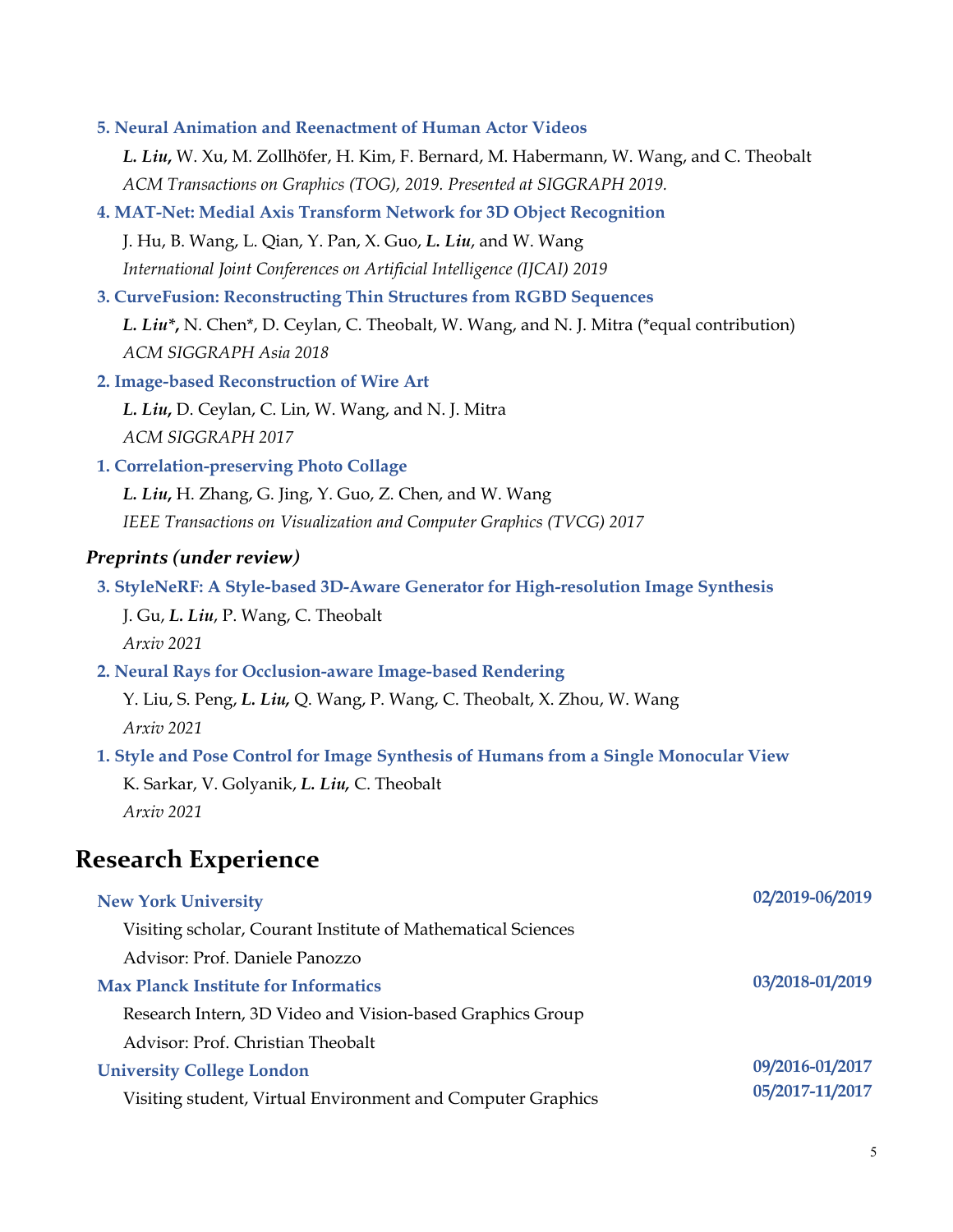Advisor: Prof. Niloy J. Mitra and Dr. Duygu Ceylan

# **Teaching Experience**

| <b>Mentor</b>                                              | Summer 2020      |
|------------------------------------------------------------|------------------|
| Max Planck Institute for Informatics, Germany              | Summer 2021      |
| Computer Vision and Machine Learning for Computer Graphics |                  |
| <b>Teaching Assistant</b>                                  | <b>Fall 2014</b> |
| The University of Hong Kong, Hong Kong                     | <b>Fall 2015</b> |
| <b>Computer Programming and Applications</b>               |                  |

# **Students Mentored**

#### **PhD**

Jian Wang (MPI, 2019-now) Marc Habermann (MPI, 2019-2021) Alex Trevithick (UCSD & MPI, 2021-now) Viktor Rudnev (MPI, 2020-now) Jiang Yue (MPI, 2020-now) Jae Shin Yoon (University of Minnesota & MPI, 2020) Tao Hu (Maryland University & MPI, 2020) Ikhsanul Habibie (MPI, 2020-2021) Peng Wang (HKU, 2019-now) Yuan Liu (HKU, 2019-now) Xiaoxiao Long (HKU, 2019-now) Nenglun Chen (HKU, 2019) Cheng Lin (HKU, 2017-2019) Jiepeng Wang (HKU, 2021-now) Liqian Ma (KU Leuven, 2020-2021) **Master**

 Linjie Lyu (MPI, 2020-2021) Erik Johnson (MPI, 2021-now)

## **Awards**

Best Paper Award of ACM International Conference on Intelligent Virtual Agents (IVA), 2021 Lise Meitner Award Postdoctoral Fellowship, 2019 Hong Kong PhD Fellowship, 2014